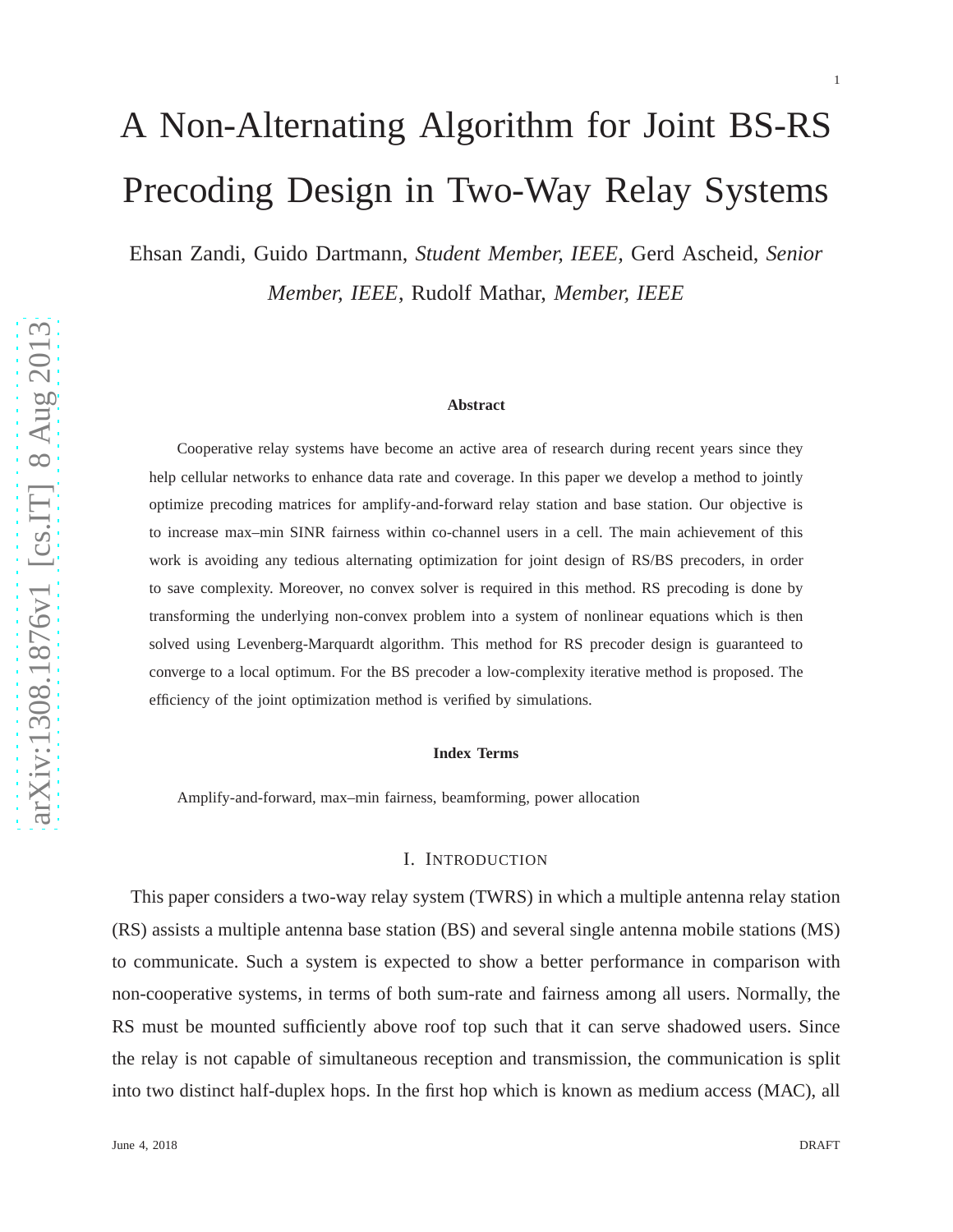users and the BS transmit their data symbols towards the RS which amplifies and forwards the received signal in the next hop, known as broadcast (BC). The back propagated self-interference is known at each node and can be easily removed [\[1\]](#page-10-0) if all nodes have perfect knowledge of the channel coefficients. The remaining concern is how to minimize the interference of other users. In this works we aim at maximizing the signal-to-interference-plus-noise ratio (SINR) of the weakest user link subject to some given power constraint.

**Related Work:** The cooperative communication via an RS was first introduced in systems equipped with one-way relay channels where only one-way transmission (either downlink or uplink) is possible. In [\[2\]](#page-10-1), the authors propose an optimal solution for a system consisting of one transmitting node and one receiving node via multiple one-way single antenna relay station. The bottleneck of this system compared to TWRS is that it requires four time hops for a complete bidirectional communication which leads to capacity loss. To overcome this shortcoming, TWRS are to reduce the number of hops to two and hence gain double throughput as the former case. Such a cooperative scenario for a single pair of users is studied in several works such as [\[3\]](#page-10-2)– [\[7\]](#page-10-3). Later multiuser TWRS (MU-TWRS) with several transmitting pair of users, attracted a big attention as extension of the former one. So far, different scenarios are known as MU-TWRS. For instance [\[8\]](#page-10-4) and [\[9\]](#page-11-0) consider multiple single antenna relays, while in [\[1\]](#page-10-0), [\[10\]](#page-11-1) and [\[11\]](#page-11-2) the system is equipped with one multiple antenna RS. One frequently used objective function in these works is to maximize equalized SINR among users [\[1\]](#page-10-0), [\[8\]](#page-10-4) and [\[9\]](#page-11-0). The corresponding optimization problem for finding the RS precoding matrix is known as max–min SINR optimization which is non-convex and  $\mathcal{NP}$ -hard in general [\[12\]](#page-11-3). Most proposed algorithms are oriented around convexifying this problem by means of various relaxation/approximation methods [\[1\]](#page-10-0). While the aforementioned works regard the so-called symmetric cooperative relay systems, many other works investigate the asymmetric case in which a multiple antenna BS (and RS) and several single antenna users exist [\[13\]](#page-11-4)–[\[17\]](#page-11-5). None of these works offer any optimal solutions and come up with sub-optimal methods. In [\[16\]](#page-11-6) and [\[17\]](#page-11-5) authors propose closed-form solutions based on zero-forcing (ZF). But, ZF is known to impose constraint on the number of antennas on the system while attaining optimal solution only in very high signal-to-noise (SNR) regimes. On the other hand, [\[13\]](#page-11-4)–[\[15\]](#page-11-7) incorporate an alternating method into their algorithms which increases the computational complexity.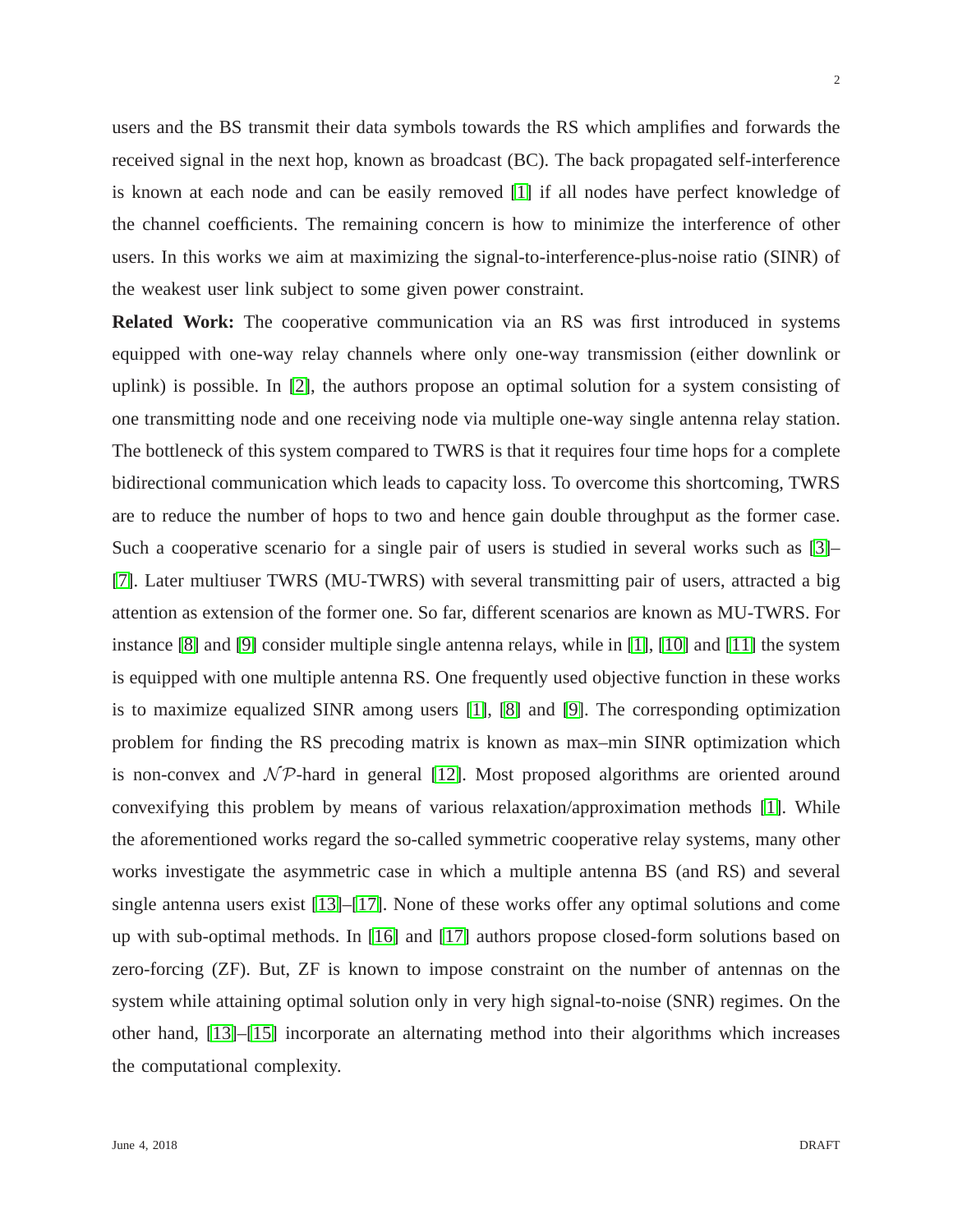**Contribution:** Most recent works, i.e., [\[13\]](#page-11-4)–[\[15\]](#page-11-7), handle the BS-RS precoding via alternating optimization. Alternating means that the problem is chopped into two subproblems, one for BS and another for RS precoder. One of the problems is solved while the other precoder is fixed. The solution is then used as fixed input for the other problem. This whole process continues iteratively to find a suboptimal solution. It is known that the max–min fairness problem for RS is non-convex [\[1\]](#page-10-0). Nevertheless, the optimization problem of BS precoder is convex, the overall alternating problem becomes non-convex and hence not convergent to the global optimum, in general. More importantly, the alternating scheme is very slow. To overcome this shortcoming, we isolate two subproblems and propose a non-alternating method which offers a suboptimal low-complexity solution to the joint design problem. Our method for BS precoder design requires no knowledge of the RS precoder since it only tries to maximize the upper bound on SINR of the latter. Then the resultant BS precoder is used as fixed matrix within the RS problem. The main benefit of the proposed method is that it induces no outer (alternating) iterations on the design algorithm and a joint design is carried out in one iteration. The RS precoder can be computed right away after BS precoder design at BS and be transmitted as side information along with data symbols. More importantly, most existing methods for BS/RS precoders utilize optimization tools which are in turn non real-time and prolong the process of joint optimization, exceedingly. In this paper, we convert RS precoder problem into a system of nonlinear equations and then solve it iteratively by Levenberg-Marquardt (LM) method. Elaborate explanation of this method can be found in [\[18\]](#page-11-8) in which convergence is proven. On the other hand, design of BS precoder is converted to a non-convex problem which is solved fast by introducing proper approximations. The rest of the paper is organized as follows. In Section [II](#page-3-0) the system model and configuration is described. Section [III-A](#page-4-0) formulates the optimization problem for RS precoding design while Section [III-B](#page-6-0) discusses the proposed algorithm for BS precoding problem. Numerical results along with complexity analysis are given in Section [IV.](#page-8-0) Finally, Section [V](#page-10-5) concludes this paper.

**Notation:** Along this paper, upper and lower case boldface symbols denote matrix and vector, respectively. The i<sup>th</sup> row (or column) of matrix A is shown by  $[A]_{i,:}$  (or  $[A]_{:,i}$ ) while  $[A]_{i,j}$ refers to the element with indices i and j. The identity matrix of size  $m \times m$  is denoted by  $I_m$ . Operators  $(\cdot)^T$ , and  $(\cdot)^H$ ,  $(\cdot)^*$  and  $\otimes$  stands for transpose, hermitian, complex conjugate and Kronecker product, while functions  $\mathcal{E}(\cdot)$ ,  $\mathcal{H}(\cdot)$  and  $Tr(\cdot)$  refer to expected value, harmonic mean and trace, respectively. Also magnitude of a complex number and the Euclidean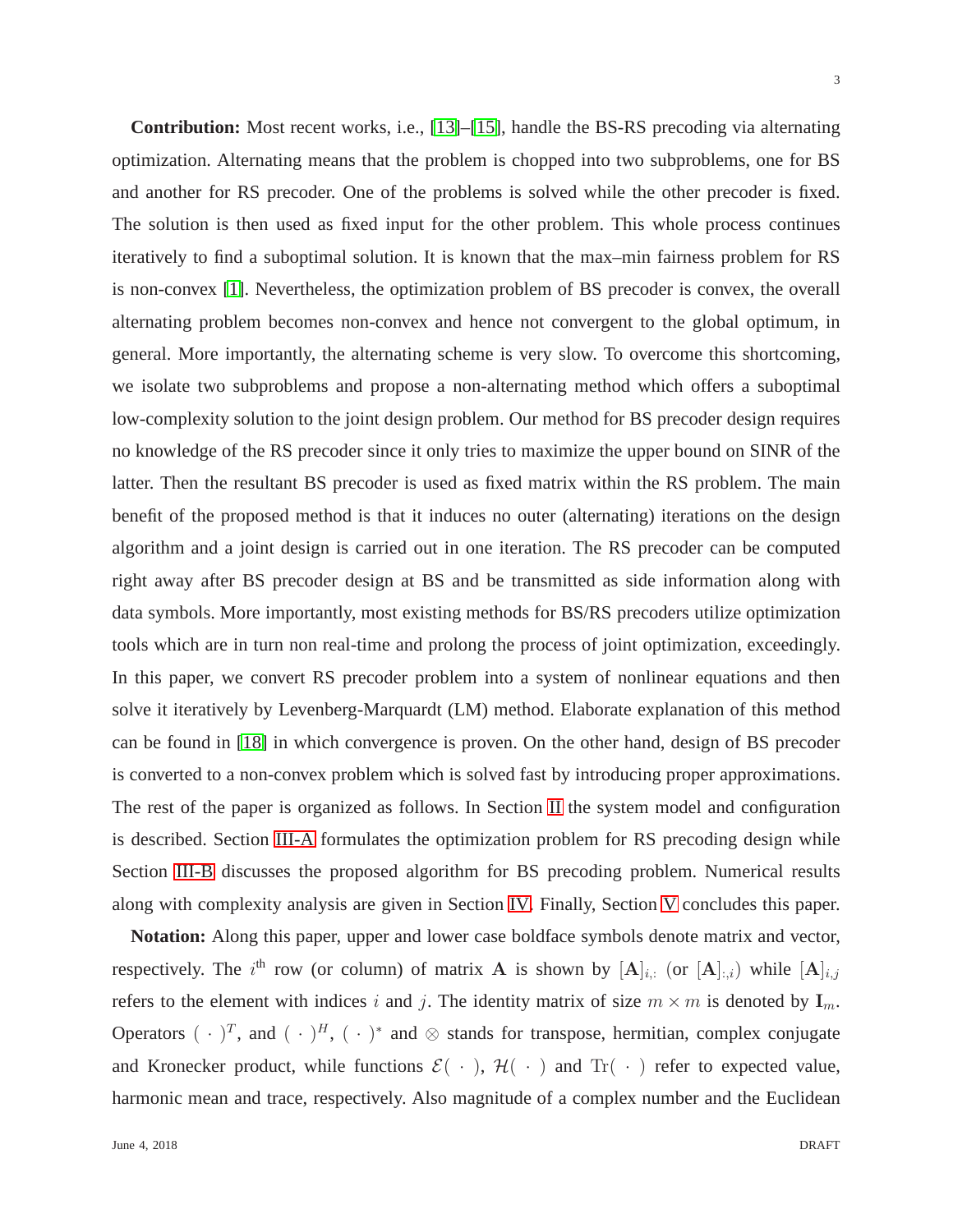norm of vector (or matrix) are shown by  $\|\cdot\|$ , and  $\|\cdot\|$ . The vectorized version of a matrix A which is obtained by stacking its columns into a single column and is denoted by  $vec(A)$ . The i<sup>th</sup> eigenvalue and a vector of all eigenvalues of matrix A is shown by  $\lambda_i(A)$  and  $\lambda(A)$ , respectively.

#### II. DATA MODEL AND SYSTEM SETUP

<span id="page-3-0"></span>This paper considers a system consisting of one BS equipped with  $N_b$  antennas, one RS with  $N_r$  antenna and  $N_u \ge 1$  users  $(N_u \le N_r)$ . For simplicity we choose  $N_u = N_b$  and assume there exits no LoS or specular link between BS and users. We also assume that channel state information (CSI) is perfectly known at each node. Figure [1](#page-12-0) depicts the setting of the considered system including all channels and precoding matrices. In MAC phase the received signal at the RS is determined by

$$
\mathbf{r}_R = \mathbf{H}_2 \mathbf{W} \mathbf{x}_2 + \mathbf{H}_1 \mathbf{T}_1 \mathbf{x}_1 + \mathbf{n}_R. \tag{1}
$$

where  $\mathbf{W} \in \mathbb{C}^{N_b \times N_u}$  is the BS precoding matrix. Throughout the paper we refer to user and BS with indices 1 and 2, respectively.  $H_2 \in \mathbb{C}^{N_r \times N_b}$  and  $H_1 \in \mathbb{C}^{N_r \times N_u}$  denote the channel from BS to RS and users to RS. More precisely, the  $i<sup>th</sup>$  column of  $H_2$  represents the channel from  $i<sup>th</sup>$  antenna element of BS towards the RS, while  $[H_1]_{i,j}$  corresponds to propagation channel between j<sup>th</sup> user and i<sup>th</sup> antenna of the RS. The matrix  $T_1 = diag(\sqrt{P_1}, \ldots, \sqrt{P_{N_u}})$  notifies the transmission power at MS side with  $P_i$  being power constraint per MS. For simplicity this paper constrains all MSs to have the same power budget, i.e.,  $\mathbf{T}_1 = \sqrt{\frac{P_U}{N_M}}$  $\frac{P_U}{N_u}$  **I**<sub>Nu</sub> where  $P_U$  is a given sum-power constraint for the users. We assume data symbols  $x_k \in \mathbb{C}^{N_u \times 1}$  at both ends are normalized, independent and identically distributed (i.i.d) such that  $\mathcal{E}(\mathbf{x}_k \mathbf{x}_k^H) = \mathbf{I}_{N_u}, k \in \{1, 2\}$ . It is necessary to mention that  $x_1 = [x_1, \ldots, x_{N_u}]^T$  and  $x_i$  is a transmitted symbol from  $i^{\text{th}}$ MS. Furthermore, the sum power constraint at BS equals to  $P_B$ , that is Tr( $W^H W$ )  $\le P_B$ . The additive noise  $n_R \sim \mathcal{CN}(0, \sigma_R^2 \mathbf{I}_{N_r})$  at RS, is assumed to be zero-mean circular complex Gaussian noise (CCGN), i.e.,  $\mathcal{E}(\mathbf{n}_R \mathbf{n}_R^H) = \sigma_R^2 \mathbf{I}_{N_r}$ . After performing amplify-and-forward precoding, the RS broadcasts the signal  $s_R = \Omega r_R$  in BC phase, where  $\Omega \in \mathbb{C}^{N_r \times N_r}$  is the corresponding RS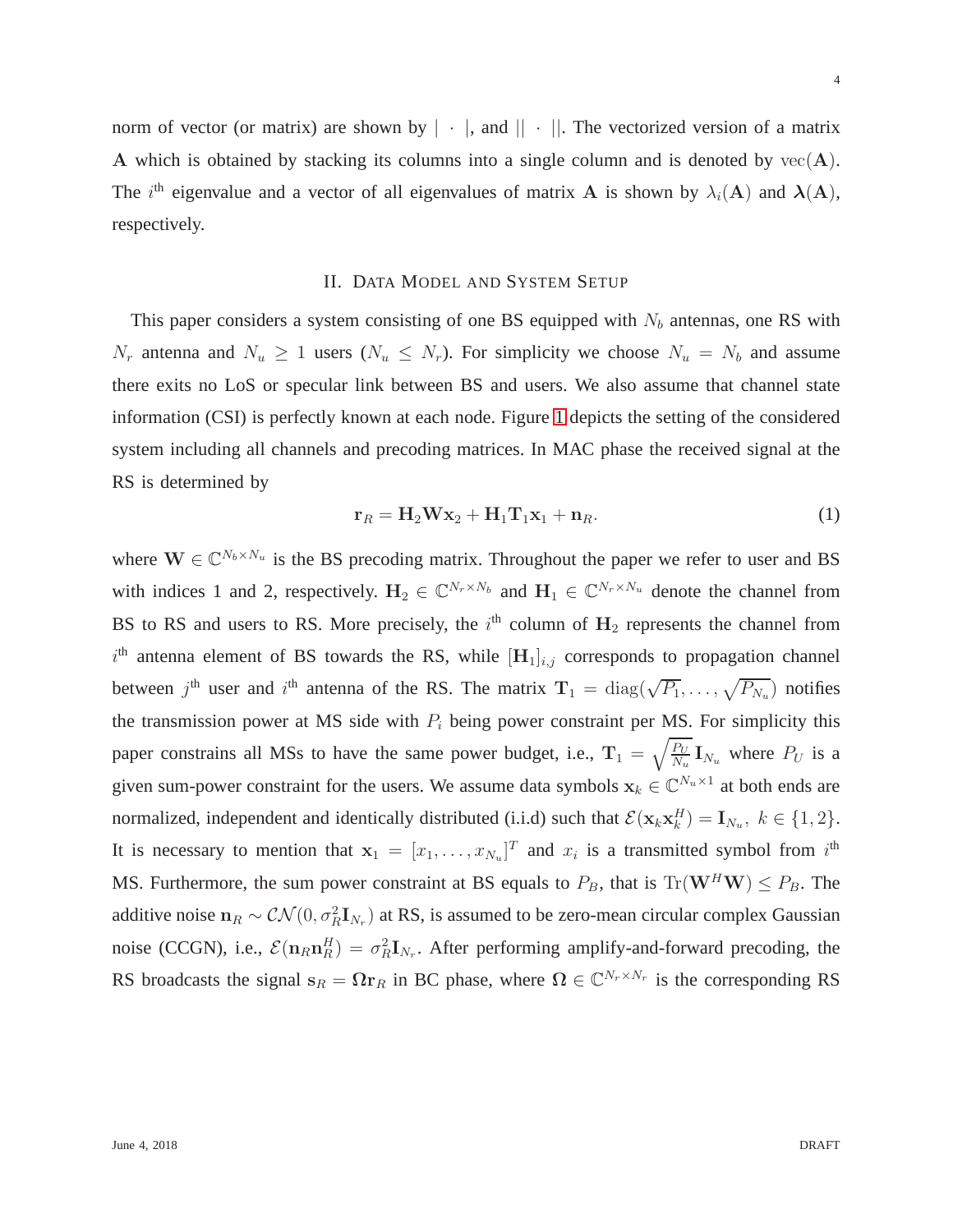precoding matrix. The BS and the users receive the disturbed signals [\(2\)](#page-4-1) and [\(3\)](#page-4-2):

$$
\text{MS: } (k=1) \quad \mathbf{r}_1 = \mathbf{H}_1^T \mathbf{s}_R + \mathbf{n}_1 = \underbrace{\mathbf{H}_1^T}_{\mathbf{A}_1} \Omega \underbrace{\mathbf{H}_2 \mathbf{W}}_{\mathbf{B}_1} \mathbf{x}_2 + \mathbf{H}_1^T \Omega \underbrace{\mathbf{H}_1 \mathbf{T}_1}_{\mathbf{C}_1} \mathbf{x}_1 + \mathbf{H}_1^T \Omega \mathbf{n}_R + \mathbf{n}_1 \tag{2}
$$

$$
\text{BS: } (k=2) \quad \mathbf{r}_2 = \mathbf{H}_2^T \mathbf{s}_R + \mathbf{n}_2 = \underbrace{\mathbf{H}_2^T}_{\mathbf{A}_2} \Omega \underbrace{\mathbf{H}_1 \mathbf{T}_1}_{\mathbf{B}_2} \mathbf{x}_1 + \mathbf{H}_2^T \Omega \underbrace{\mathbf{H}_2 \mathbf{W}}_{\mathbf{C}_2} \mathbf{x}_2 + \mathbf{H}_2^T \Omega \mathbf{n}_R + \mathbf{n}_2. \tag{3}
$$

 $n_2 \in \mathbb{C}^{N_b \times 1}$  describes the additive noise at BS antennas, while  $n_1 \in \mathbb{C}^{N_u \times 1}$  is built by concatenating additive noise terms at each MS into a single vector. Both noise terms  $n_1, n_2 \sim \mathcal{CN}(0, \sigma^2 \mathbf{I}_{N_u})$ have zero-mean and variance  $\sigma^2$ , that is  $\mathcal{E}(\mathbf{n}_1 \mathbf{n}_1^H) = \mathcal{E}(\mathbf{n}_2 \mathbf{n}_2^H) = \sigma^2 \mathbf{I}_{N_u}$ . In order to have a compact representation we rephrase [\(2\)](#page-4-1) and [\(3\)](#page-4-2) into the following form:

<span id="page-4-2"></span><span id="page-4-1"></span>
$$
\mathbf{r}_k = \mathbf{A}_k \mathbf{\Omega} \mathbf{B}_k \mathbf{x}_{\overline{k}} + \mathbf{A}_k \mathbf{\Omega} \mathbf{C}_k \mathbf{x}_k + \mathbf{A}_k \mathbf{\Omega} \mathbf{n}_R + \mathbf{n}_k, \ \ k \in \{1, 2\}, \overline{k} \neq k. \tag{4}
$$

It is clear that terms including  $B_k$  include useful signal while terms with  $C_k$  represent interference. Note that the BS is aware of its back-propagated signal, i.e.,  $x_2$  as well as all channels. Thus, the BS can remove this self-interference which leads to  $C_2 = 0$ . Similarly, each MS can remove its self-interference term which leads to equation [\(5\)](#page-4-3) as the SINR for each MS stream.

$$
\gamma_i^k = \frac{|[\mathbf{A}_k \, \Omega \, \mathbf{B}_k]_{i,i}|^2}{\sum_{\substack{j=1 \\ j \neq i}}^{N_u} |[\mathbf{A}_k \, \Omega \, \mathbf{B}_k]_{i,j}|^2 + \sum_{\substack{j=1 \\ j \neq i}}^{N_u} |[\mathbf{A}_k \, \Omega \, \mathbf{C}_k]_{i,j}|^2 + \sigma_R^2 ||[\mathbf{A}_k \, \Omega]_{i,:}||^2 + \sigma^2}.
$$
 (5)

## <span id="page-4-3"></span>III. OPTIMIZATION PROBLEM

## <span id="page-4-0"></span>*A. Optimization at RS*

First, we consider fixed W and optimize the max–min fairness problem over  $\Omega$ . In the next section we will perform autonomous BS precoding regardless of the choice of  $\Omega$ . For simplicity of notation, we merge uplink and downlink SINRs into one set, i.e.,  $\{\gamma_1, \ldots, \gamma_{2N_u}\}$  $\{\gamma_1^1,\ldots,\gamma_{N_u}^1,\gamma_1^2,\ldots,\gamma_{N_u}^2\},\ i\in\mathcal{A},\ j\in\mathcal{S},\ \text{and define sets}\ \mathcal{A}=\{1,\ldots,2N_u\}\ \text{and}\ j\in\mathcal{S}=\emptyset$  $\{1, \ldots N_u\}$ . Thus, the max–min fairness problem can be expressed by the following optimization problem:

<span id="page-4-4"></span>
$$
\gamma^* = \max_{\Omega} \min_{i \in \mathcal{A}} \gamma_i
$$
  
s.t. 
$$
\text{Tr}(\Omega \mathbf{Y} \Omega^H) \le P_R,
$$
 (6)

where  $Y = H_2 W W^H H_2^H + \frac{P_U}{N_u} H_1 H_1^H + \sigma^2 I_{N_r}$  and  $P_R$  is the maximum allowed transmit power at RS. This problem is non-convex due to non-convexity of its objective function.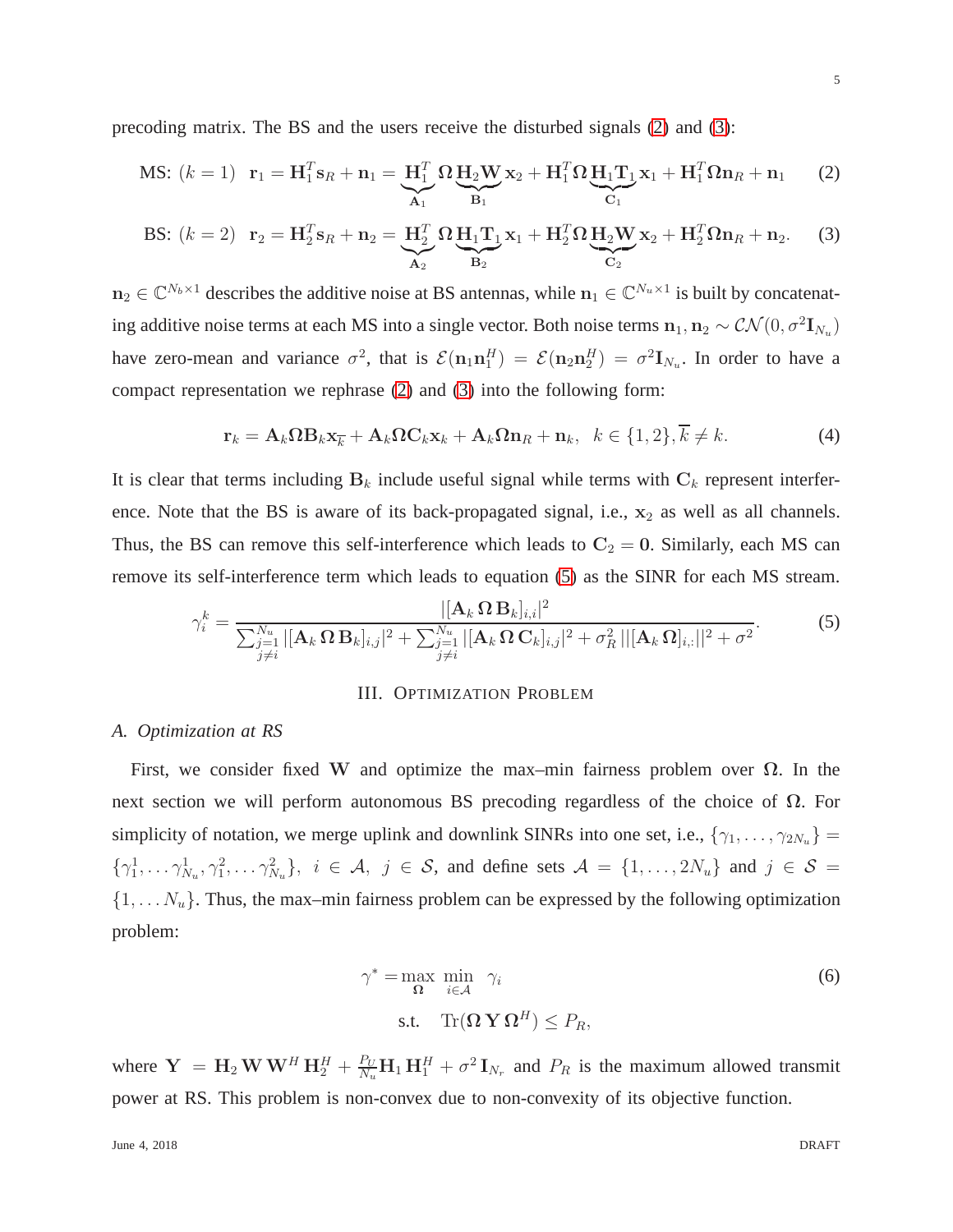Now, we rewrite [\(6\)](#page-4-4) into a simpler equivalent form as in [\[18\]](#page-11-8). Let us define  $\omega = \text{vec}(\Omega)$  and matrices  $\mathbf{N}_i^k=(\sigma_R^2\mathbf{I}_{N_r})\otimes([\mathbf{A}_k]_{i,:}^H[\mathbf{A}_k]_{i,:}),\ \mathbf{Q}_{ij}^k=(\mathbf{q}_{ij}^k)(\mathbf{q}_{ij}^k)^H,\ \mathbf{q}_{ij}^k=\left([\mathbf{B}^k]_{:,j}^T\otimes[\mathbf{A}^k]_{i,:}\right)^H\!,\ \mathbf{S}_{ij}^k=$  $(\mathbf{s}_{ij}^k)(\mathbf{s}_{ij}^k)^H$ ,  $\mathbf{s}_{ij}^k = ([\mathbf{C}^k]_{i,j}^T \otimes [\mathbf{A}^k]_{i,j})^H$ ,  $\mathbf{Q}_i^k = \mathbf{Q}_{ii}^k$  and  $\mathbf{P}_i^k = \mathbf{N}_i^k + \sum_{j=1}^{N_u} \mathbf{S}_{ij}^k + \sum_{j=1}^{N_u} \mathbf{Q}_{ij}^k$ ,  $i, j \in \mathcal{S}$ . After removing indices k, i.e.,  $\{Q_1, \ldots, Q_{2N_u}\} = \{Q_1^1, \ldots, Q_{N_u}^1, \overline{Q}_1^2, \ldots, Q_{N_u}^{2j \neq i}\}$  and also similarly  $\{P_1,\ldots,P_{2N_u}\}=\{P_1^1,\ldots,P_{N_u}^1,P_1^2,\ldots,P_{N_u}^2\}$ , the objective function in [\(6\)](#page-4-4) can be rewritten as:

<span id="page-5-1"></span><span id="page-5-0"></span>
$$
\gamma^* = \max_{\omega} \min_{i \in \mathcal{A}} \frac{\omega^H \mathbf{Q}_i \omega}{\omega^H \mathbf{P}_i \omega + \sigma^2}
$$
  
s.t.  $\omega^H \mathbf{Z} \omega \le P_R$ , (7)

where  $\mathbf{Z} = \mathbf{Y}^T \otimes \mathbf{I}_{N_r}$ . For detailed explanation of the above transformation, we encourage readers to see [\[18\]](#page-11-8). The objective function [\(7\)](#page-5-0) is non-convex and  $\mathcal{NP}$ -hard in general, since it is a quadratic fractional program and makes our problem non-convex [\[19\]](#page-11-9). This problem can be solved using semidefinite relaxation (SDR) [\[20\]](#page-11-10) using the fact  $\omega^H Q_i \omega = \text{Tr}(Q_i \omega \omega^H)$ . Let  $X = \omega \omega^H$  and assume rank $(X) = 1$ , then [\(7\)](#page-5-0) can be solved by bisection over  $\gamma$  as a feasbility check problem. For each value of  $\gamma$  the following semidefinite program (SDP) must be solved:

find 
$$
\mathbf{X} \tag{8}
$$

$$
\text{s.t.} \quad \text{Tr}\left(\mathbf{Z}\mathbf{X}\right) \leq P_R, \ \text{Tr}\left((\frac{1}{\gamma}\mathbf{Q}_i - \mathbf{P}_i)\mathbf{X}\right) \geq \sigma^2, \ \mathbf{X} \succeq 0,
$$

where  $X \succeq 0$  means that X is positive semidefinite. If rank $(X) = 1$  the problem [\(8\)](#page-5-1) is solved optimally, otherwise other techniques such as randomization [\[21\]](#page-11-11) and dominant eigenvector decomposition can be applied [\[22\]](#page-11-12). Now, we solve the problem [\(7\)](#page-5-0) with a low-complex method presented in [\[18\]](#page-11-8) which takes advantage of minimax inequality to transform [\(7\)](#page-5-0) into a system of non-linear equations and can be interpreted as a least-squares problem. In [\[18\]](#page-11-8), the system of equations is solved by LM method in which bisection over SINR is utilized to comply with the power constraint. In [\[18\]](#page-11-8), it is proved that problem [\(7\)](#page-5-0) is upper-bounded by [\(9\)](#page-5-2). This bound is used in the next section for BS precoding design.

<span id="page-5-3"></span>**Proposition 1.** [\[18\]](#page-11-8) Let  $\tilde{P}_i = P_i + \frac{\sigma^2}{P_E}$  $\frac{\sigma^2}{P_R}$ **Z**, then problem [\(7\)](#page-5-0) is upper bounded by

<span id="page-5-2"></span>
$$
\hat{\gamma} = \min_{i \in \mathcal{A}} \ \lambda_{max} (\tilde{\mathbf{P}}_i^{-1} \mathbf{Q}_i) = \min_{i \in \mathcal{A}} \ \lambda_{max} (\tilde{\mathbf{P}}_i^{-1/2} \mathbf{Q}_i \tilde{\mathbf{P}}_i^{-1/2}). \tag{9}
$$

*Proof:* This proposition can be easily proved based on results in [\[18\]](#page-11-8). Hereafter, we refer to  $\hat{\gamma}$  as minimax bound of probelm [\(7\)](#page-5-0).  $\overline{\phantom{a}}$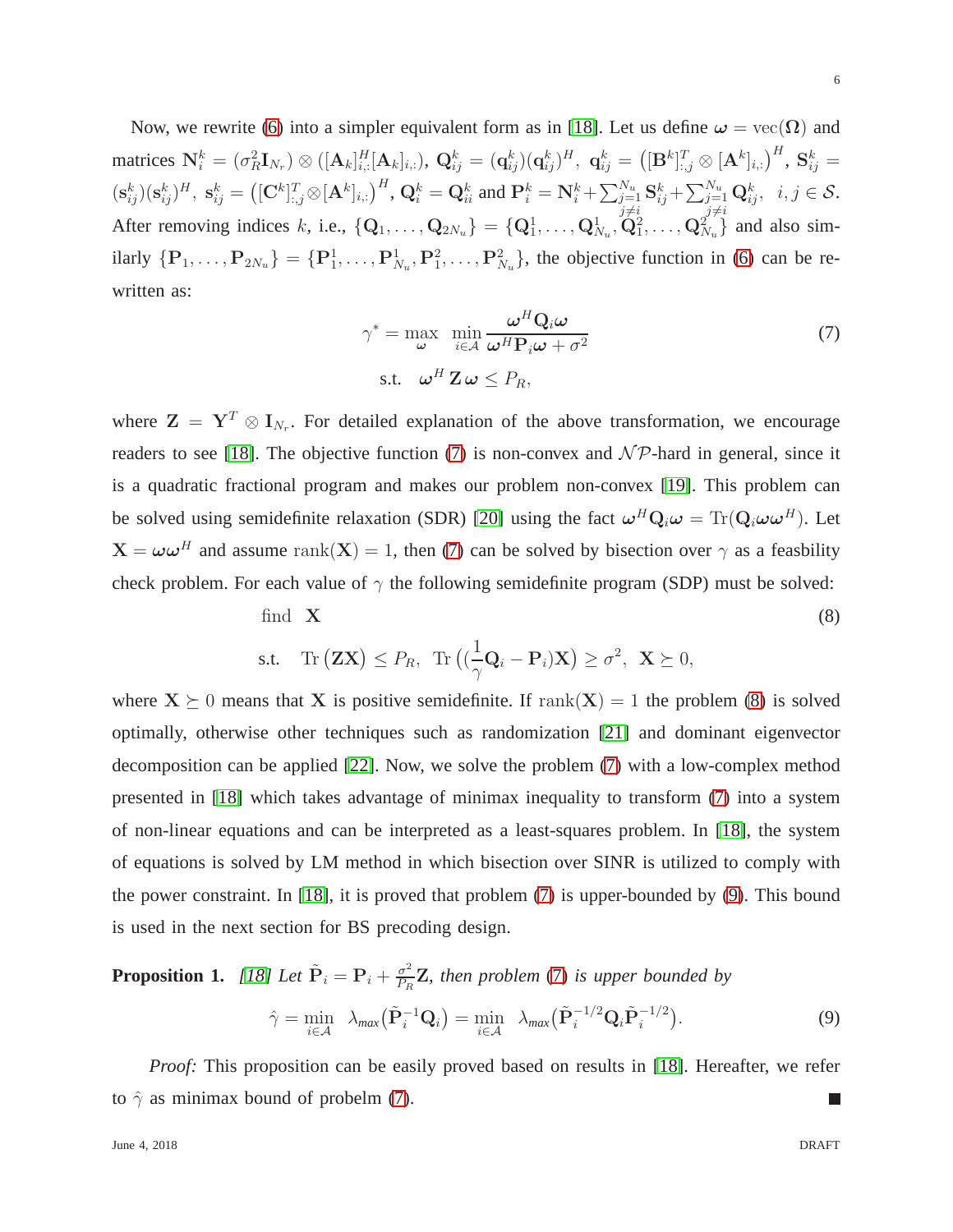## <span id="page-6-0"></span>*B. Optimizing the BS precoder*

Before introducing our proposed method, we need to formulate BS precoding problem similar to [\(8\)](#page-5-1) to be solved by SDP-bisection technique (for a given  $\Omega$ ) within alternating method. Let  $\mathbf{F} = \mathbf{H}_{1}^{T} \mathbf{\Omega} \, \mathbf{H}_{2}, \ \boldsymbol{\theta} = \text{vec}(\mathbf{W}), \ \sigma^{2}_{w,i} = \big( (\sum_{j=1}^{N_{u}})$  $\frac{N_u}{j=1} \, |[\mathbf{H}_{1}^T\, \boldsymbol{\Omega}\, \mathbf{H}_{1} \mathbf{T}_{1}]_{i,j} |^2) + \sigma_R^2 \, ||[\mathbf{H}_{1}^T\, \boldsymbol{\Omega}]_{i,:} ||^2 + \sigma^2 \big),$  $\tilde{\mathbf{I}}_j = ([\mathbf{I}_{\mathbf{N_u}}]_{j,:})^T [\mathbf{I}_{\mathbf{N_u}}]_{j,:}, \tilde{\mathbf{F}}_i = ([\mathbf{F}]_{i,:})^H [\mathbf{F}]_{i,:}$  and  $\mathbf{X} = \boldsymbol{\theta} \boldsymbol{\theta}^H$ . Then, after similar operations as in Section [III-A,](#page-4-0) the BS precoding design can be done similar to [\(8\)](#page-5-1). Note that in the current problem **Z**,  $P_i$  and  $Q_i$  are replaced with  $I_{N_b}$ ,  $D_i = \sum_{j=1}^{N_u}$  $\sum_{\substack{j=1 \ j \neq i}}^{N_u} \tilde{\mathbf{I}}_j \otimes \tilde{\mathbf{F}}_i$  and  $\mathbf{C}_i = \tilde{\mathbf{I}}_i \otimes \tilde{\mathbf{F}}_i$ , respectively. Also the power constraint in this case is  $P_B$  and  $\sigma^2$  must be replaced with  $\sigma_{w,i}^2$  as well. Now, we start to develop our proposed method. Let  $[\mathbf{A}_1]_{i,:} = \mathbf{a}_i$  and  $\mathbf{b}_j = ([\mathbf{B}_1]_{:,j})^T = ([\mathbf{H}_2 \mathbf{W}]_{:,j})^T = (\mathbf{H}_2 \mathbf{w}_j)^T$ , where  $\mathbf{w}_j = [\mathbf{W}]_{:,j}, i,j \in \mathcal{S}$ , then  $\mathbf{q}_{ij}^1 = \mathbf{b}_j^H \otimes \mathbf{a}_i^H$  which results in  $\mathbf{Q}_{ij}^1 = (\mathbf{b}_j^H \mathbf{b}_j) \otimes (\mathbf{a}_i^H \mathbf{a}_i)$ . According to Proposition [1,](#page-5-3) problem [\(7\)](#page-5-0) is upper bounded by [\(9\)](#page-5-2), so we aim at maximizing  $\min_{i\in\mathcal{A}}\ \lambda_{\max}\big(\tilde{\mathbf{P}}_i^{-1}\mathbf{Q}_i\big)$ . Roots of the characteristic polynomial of  $\tilde{\mathbf{P}}_i^{-1}\mathbf{Q}_i$  and  $\tilde{\mathbf{P}}_i^{-1/2}\mathbf{Q}_i\tilde{\mathbf{P}}_i^{-1/2}$  for a given  $i$  are identical since they are similar matrices [\[23\]](#page-11-13). Hence, the first one inherits the property of positive semidefiniteness from the latter. Notice that  $\bf{Y}$  (and hence  $\bf{Z}$ ) is the only relevant term in determining uplink SINR which is affected by  $W$ . Thus, we expect negligible influence of BS precoding on uplink SINR. This is also evidenced by simulations. Also, unlike downlink, the back propagated interference from other users can be removed in the uplink. Consequently, the maximum eigenvalues of corresponding matrices in downlink are likely to be smaller than those of the uplink. Taking this reasoning into consideration, we hope that maximizing the corresponding maximum eigenvalues in downlink leads to an increase in minimax bound. Let  $S' = \{1, \ldots, N_u\}$  denote all indices relevant to downlink, e.g.,  $Q_i$ ,  $i \in S'$  refers to  $Q_i^1$ ,  $i \in S$ . We know that  $Q_i$ ,  $P_i$  and  $b_i$  are functions of W, but for simpler representation we omit to write them as  $Q_i(W)$ ,  $P_i(W)$  and  $b_i(W)$ . From now on, we presume all indices i belong to S ′ . The following optimization problem is non-convex:

<span id="page-6-2"></span>
$$
\max_{\mathbf{W}} \min_{i \in S'} \lambda_{\max} (\tilde{\mathbf{P}}_i^{-1/2} \mathbf{Q}_i \tilde{\mathbf{P}}_i^{-1/2})
$$
\n
$$
\text{s.t.} \quad \text{Tr}(\mathbf{W}^H \mathbf{W}) \le P_B.
$$
\n(10)

But  $\lambda_{\text{max}}(\tilde{\mathbf{P}}_i^{-1/2}\mathbf{Q}_i\tilde{\mathbf{P}}_i^{-1/2})$  is in turn bounded by [\[23\]](#page-11-13):

<span id="page-6-1"></span>
$$
\lambda_{\max} \big( \tilde{\mathbf{P}}_i^{-1/2} \mathbf{Q}_i \tilde{\mathbf{P}}_i^{-1/2} \big) \leq ||\tilde{\mathbf{P}}_i^{-1/2} \mathbf{Q}_i \tilde{\mathbf{P}}_i^{-1/2}|| \leq ||\mathbf{Q}_i|| \, ||\tilde{\mathbf{P}}_i^{-1/2}||^2. \tag{11}
$$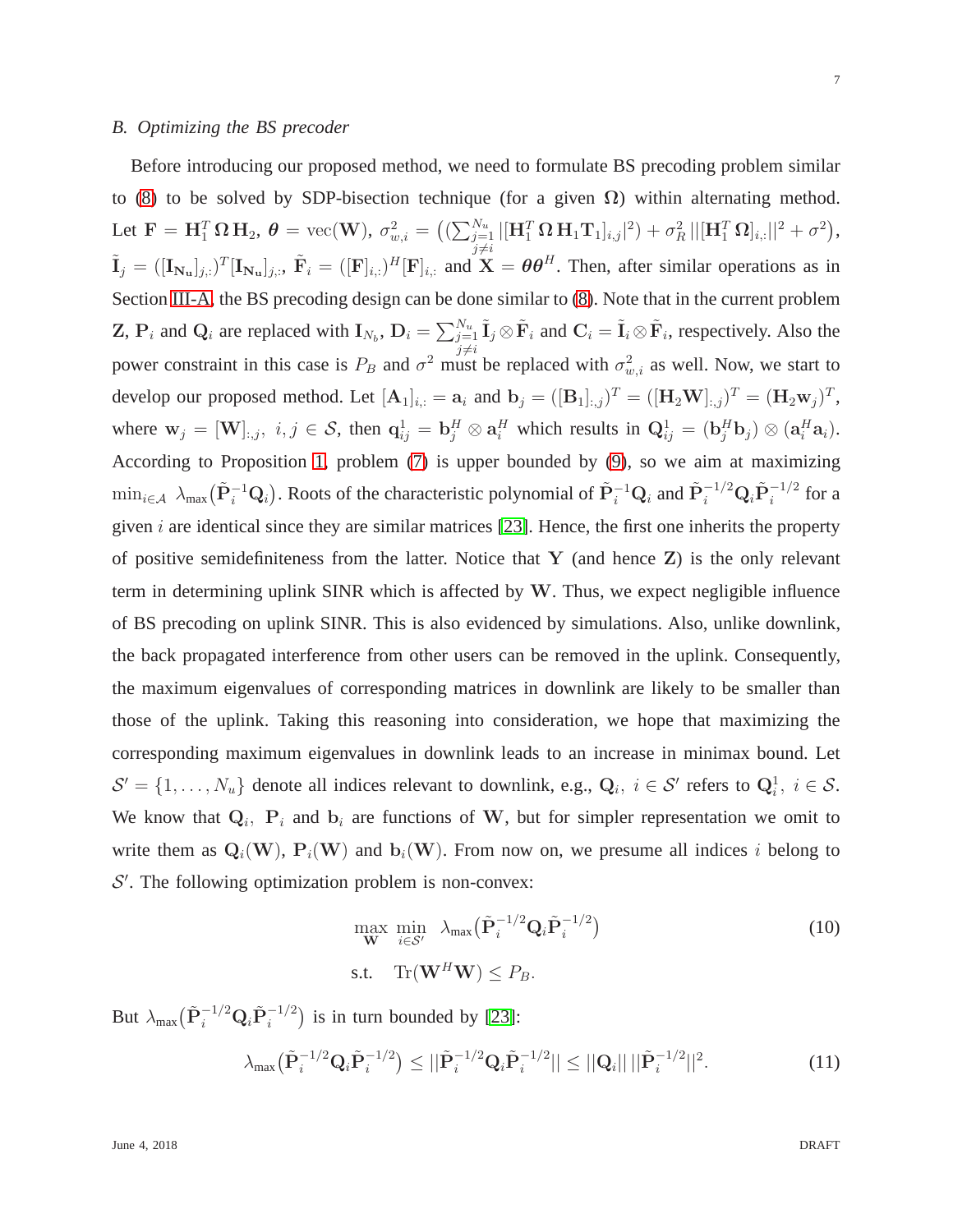Using the fact that  $(X_1 \otimes Y_1)(X_2 \otimes Y_2) = (X_1X_2) \otimes (Y_1Y_2)$  and also  $Tr(X \otimes Y) =$  $\text{Tr}(\mathbf{X}) \text{Tr}(\mathbf{Y})$ , it is easy to see that  $||\mathbf{Q}_i|| = ||\mathbf{a}_i||^2 ||\mathbf{b}_i||^2$  and

$$
||\tilde{\mathbf{P}}_i^{-1/2}||^2 = \text{Tr}\left((\tilde{\mathbf{P}}_i^{-1/2})^H \tilde{\mathbf{P}}_i^{-1/2}\right) = \text{Tr}\left(\tilde{\mathbf{P}}_i^{-1}\right) = \sum_{k=1}^{N_r^2} \lambda_k(\tilde{\mathbf{P}}_i^{-1}) = \frac{N_r^2}{\mathcal{H}\left(\lambda(\tilde{\mathbf{P}}_i)\right)}.
$$
 (12)

Since  $0 < \lambda_{\min}(\tilde{\mathbf{P}}_i) \leq \mathcal{H}(\boldsymbol{\lambda}(\tilde{\mathbf{P}}_i)) \leq \lambda_{\max}(\tilde{\mathbf{P}}_i)$ ,  $\mathcal{H}(\boldsymbol{\lambda}(\tilde{\mathbf{P}}_i))$  may decrease (and  $||\tilde{\mathbf{P}}_i^{-1/2}||^2$  increases accordingly) by decreasing  $\lambda_{\max}(\tilde{P}_i)$ . Thus, we proceed by decreasing the bound on  $\lambda_{\max}(\tilde{P}_i)$ :

$$
\lambda_{\max}(\tilde{\mathbf{P}}_i) \le ||\tilde{\mathbf{P}}_i|| = ||\frac{\sigma^2}{P_R}\mathbf{Z} + \mathbf{N}_i + \sum_{\substack{j=1 \ j \neq i}}^{N_u} \mathbf{S}_{i,j} + \sum_{\substack{j=1 \ j \neq i}}^{N_u} \mathbf{Q}_{i,j}||, \quad i \in \mathcal{S}'. \tag{13}
$$

which can be further expanded using triangle inequality and the fact that  $||\mathbf{Q}_{ij}|| = ||\mathbf{a}_i||^2 ||\mathbf{b}_j||^2$ :

$$
\lambda_{\max}(\tilde{\mathbf{P}}_i) \leq ||\frac{\sigma^2}{P_R}\mathbf{Z} + \mathbf{N}_i + \sum_{\substack{j=1 \ j \neq i}}^{N_u} \mathbf{S}_{i,j}|| + \sum_{\substack{j=1 \ j \neq i}}^{N_u} ||\mathbf{Q}_{i,j}|| = ||\frac{\sigma^2}{P_R}\mathbf{Z} + \mathbf{N}_i + \sum_{\substack{j=1 \ j \neq i}}^{N_u} \mathbf{S}_{i,j}|| + ||\mathbf{a}_i||^2 \sum_{\substack{j=1 \ j \neq i}}^{N_u} ||\mathbf{b}_j||^2.
$$
\n(14)

Putting [\(11\)](#page-6-1)-[\(14\)](#page-7-0) all together we conclude that our optimization problem is:

<span id="page-7-1"></span>
$$
\max_{\mathbf{W}} \min_{i \in \mathcal{S}'} \frac{||\mathbf{b}_i||}{\sum_{\substack{j=1 \\ j \neq i}}^{N_u} ||\mathbf{b}_j||}
$$
\n
$$
\text{s.t.} \quad \text{Tr}(\mathbf{W}^H \mathbf{W}) \le P_B.
$$
\n(15)

Remember that each  $\mathbf{b}_i$  is a function of W. It is not straightforward to determine the convexity of this problem. However, for each user we need to maximize  $||\mathbf{b}_i||$  while minimizing  $||\mathbf{b}_j||$ ,  $\forall j \neq i$ . However, this decreases the upper bound for other users, as an outcome. Hence, the best case is to equalize  $||\mathbf{b}_i||$  for all users to satisfy [\(15\)](#page-7-1):

$$
||\mathbf{b}_i|| = ||(\mathbf{H}_2 \mathbf{w}_i)^T|| = \sqrt{\mathbf{w}_i^H \mathbf{H}_2^H \mathbf{H}_2 \mathbf{w}_i} = \text{const}, \quad \forall i \in \mathcal{S}'. \tag{16}
$$

Since  $H_2^H H_2$  is Hermitian and thus normal, it is unitarily diagonalizable [\[24\]](#page-11-14), i.e.,  $H_2^H H_2 =$ UΛU<sup>H</sup>, U<sup>-1</sup> = U<sup>H</sup>, where Λ is a diagonal matrix whose diagonal entries are eigenvalues of  $\mathbf{H}_{2}^{H}\mathbf{H}_{2}$ . Let  $\Psi = \text{diag}(\psi_{1}, \ldots, \psi_{N_u})$  and  $\mathbf{H}_{0} = \mathbf{U}\mathbf{\Lambda}^{-1/2}$ , then we choose  $\mathbf{W}\big(\Psi\big) = \mathbf{H}_{0}\Psi$ . Therefore,  $W^H H_2^H H_2 W = \Psi^2$  and also  $||b_i|| = \psi_i$ . The positive real-valued matrix  $\Psi$  relates to power allocation at BS, i.e.,  $\text{Tr}(\mathbf{W}^H \mathbf{W}) = \text{Tr}(\mathbf{\Psi}^2 \mathbf{\Lambda}^{-1}) \le P_B$ . If  $\mathbf{\Psi} = \mathbf{I}_{N_b}$  then [\(15\)](#page-7-1) is solved but not [\(10\)](#page-6-2), since  $\lambda_{\max}(\tilde{\mathbf{P}}_i^{-1}\mathbf{Q}_i)$  are not equal for all users. In order to equalize all  $\lambda_{\max}(\tilde{\mathbf{P}}_i^{-1}\mathbf{Q}_i)$ s, we now propose a fast convergent method for power allocation at BS. Let l represent the iteration

June 4, 2018 DRAFT

<span id="page-7-0"></span>8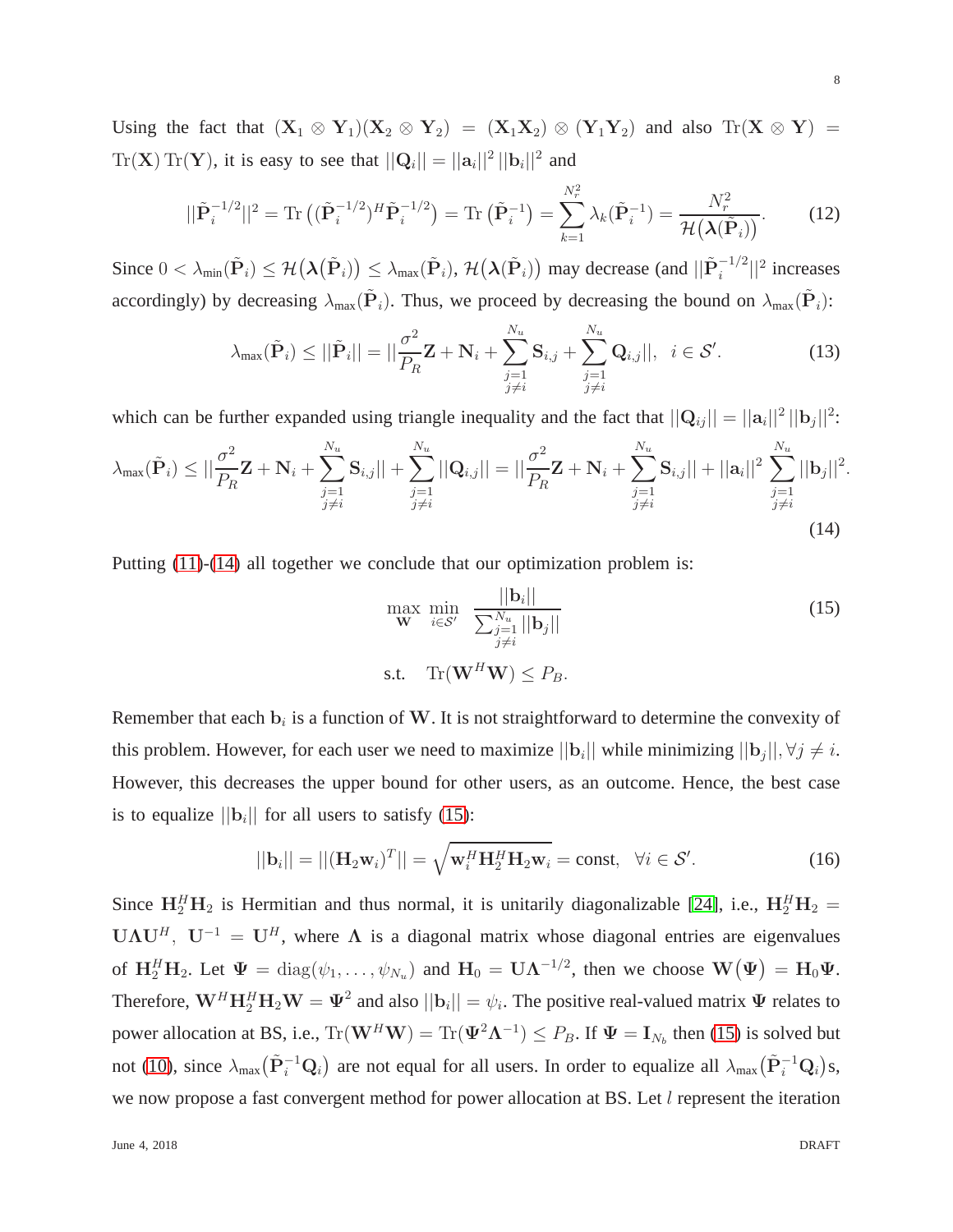index. Apparently, positive definite matrices  $X_i(l) = \tilde{P}_i^{-1}(l) + Q_i(l)$  change from iteration to iteration by varying power distribution amongst users. It is easy to see:

$$
\lambda_{\max}\big(\tilde{\mathbf{P}}_{i}^{-1}(l)\mathbf{Q}_{i}(l)\big) = \lambda_{\max}\big(\tilde{\mathbf{P}}_{i}^{-1}(l)\mathbf{X}_{i}(l)\big) - 1 = \frac{1}{\lambda_{\min}\big(\tilde{\mathbf{X}}_{i}^{-1}(l)\mathbf{P}_{i}(l)\big)} - 1
$$

$$
= \frac{1}{1 - \lambda_{\max}\big(\tilde{\mathbf{X}}_{i}^{-1}(l)\mathbf{Q}_{i}(l)\big)} - 1 = \frac{\lambda_{\max}\big(\mathbf{X}_{i}^{-1}(l)\mathbf{Q}_{i}(l)\big)}{1 - \lambda_{\max}\big(\mathbf{X}_{i}^{-1}(l)\mathbf{Q}_{i}(l)\big)}.
$$
(17)

We know that rank-1 matrix  $\tilde{P}_i^{-1}(l)Q_i(l) \succeq 0$ , then  $\lambda_{max}(\tilde{P}_i^{-1}(l)Q_i(l)) \geq 0$ . The same holds for  $X_i^{-1}(l)Q_i(l)$ , therefore it can be concluded that  $0 \leq \lambda_{\max}\big(X_i^{-1}(l)Q_i(l)\big) < 1$ . The relation between these eigenvalues is represented in Figure [2.](#page-13-0) Qualitatively speaking, in each iteration we need to decrease the power of users who have higher SINR and do the opposite for users have lower SINR. By doing so, after some iterations all users are expected to have the same SINR. It appears that if we find  $\Psi(l)$  such that equalizes  $X_i^{-1}(l)Q_i(l)$ , we have also equalized the upper bound on SINR for all users in the downlink case. Let  $\psi_i(l) = \lambda_{\max}^{-1} (\mathbf{X}_i^{-1}(l) \mathbf{Q}_i(l))$  be  $i<sup>th</sup>$  diagonal entry of  $\Psi(l)$  and  $W(l)$  be the BS precoder in the  $l<sup>th</sup>$  iteration, then

$$
\mathbf{W}(l) = \sqrt{\frac{P_B}{\text{Tr}\left((\mathbf{W}'(l))^H \mathbf{W}'(l)\right)}} \mathbf{W}'(l), \mathbf{W}'(l) = \mathbf{W}(l-1)\mathbf{\Psi}(l-1). \tag{18}
$$

It is significant to notice that the choice of  $H_0 = U\Lambda^{-1/2}$  is rather heuristic and does not guarantee to increase the SINR for any given channels since it only aims at increasing the minimax upper bound on  $\lambda_{\max}(\tilde{\mathbf{P}}_i^{-1}\mathbf{Q}_i)$ . Some cases may still exist, depending on the channel, in which BS precoding may either worsen SINR or achieve no benefit. In such cases the BS precoding reduces to a simple power allocation of [\(18\)](#page-8-1) with  $H_0 = I_{N_b}$ . We examine this with the harmonic mean of maximum eigenvalues of all downlink users. Algorithm [1](#page-17-0) summarizes our proposed method for finding a sub-optimal solution for  $(10)$ . The resulting W is then used as fixed input for LM algorithm to find near-optimal solution of [\(7\)](#page-5-0).

#### IV. SIMULATION RESULTS AND COMPLEXITY ANALYSIS

<span id="page-8-0"></span>To justify the proposed method, we have performed simulations for 1000 different realizations of channel matrices. The presented results are averaged over all attained data. We have assumed that  $N_r = 6$ ,  $N_u = N_b = 3$ ,  $P_R = P_B = P_U = 10^{1.5}$  and fixed  $\sigma_R = 1$  while varying  $\sigma$  from 0.01 to 1.5. The underlying channel is Rayleigh fading which is generated similar to [\[25\]](#page-11-15). First, channel matrices  $H_1$  and  $H_2$ , whose entries are i.i.d Gaussian random variables

<span id="page-8-1"></span>9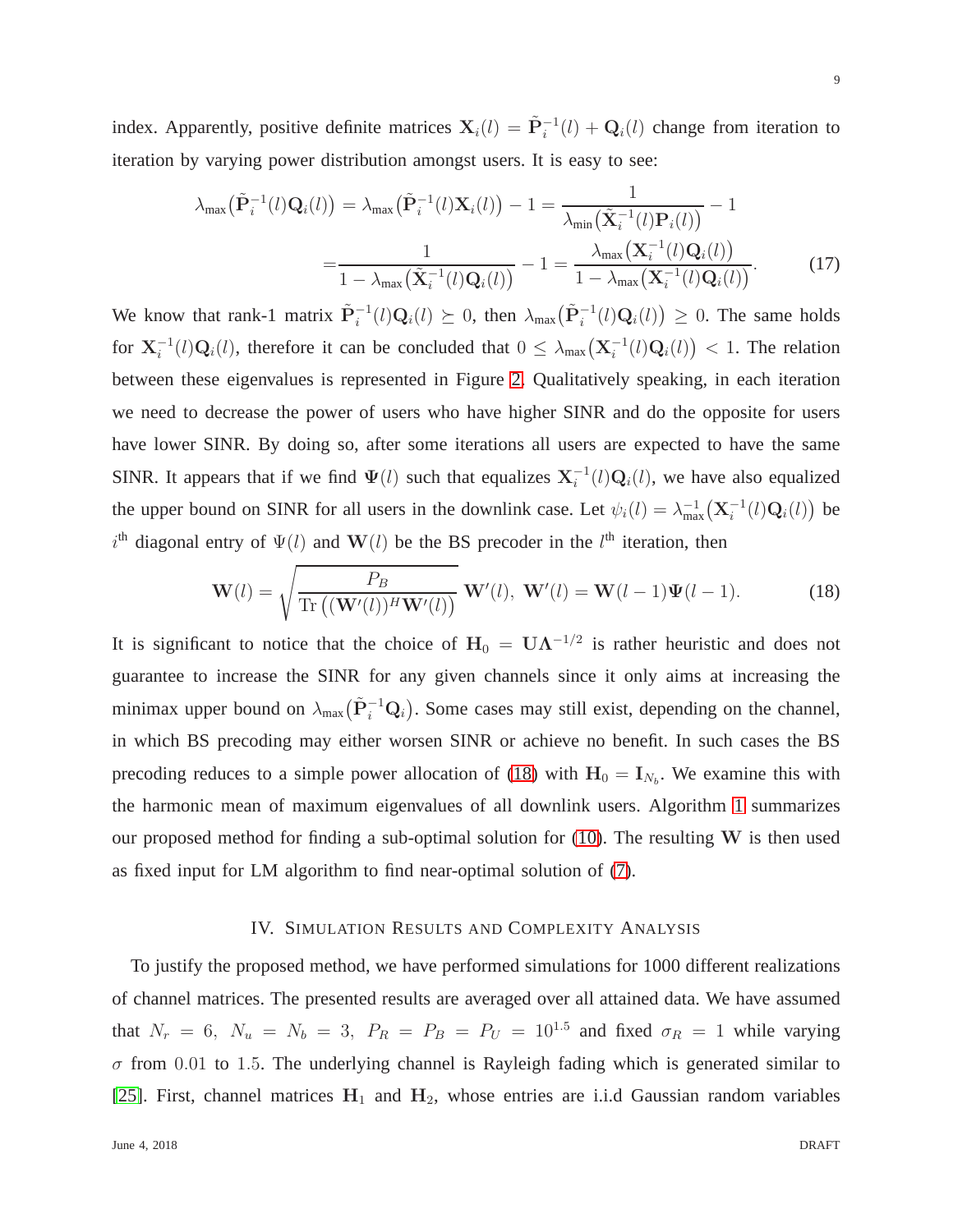with zero means and unit variances, are generated. Then, in order to create correlation between different links they are manipulated by  $H_1 = \mathbf{R}_{RS}^{1/2} \mathbf{H}_1 \mathbf{R}_{MS}^{1/2}$  and  $H_2 = \mathbf{R}_{RS}^{1/2} \mathbf{H}_2 \mathbf{R}_{BS}^{1/2}$  where  $[\mathbf{R}_{BS}]_{ij} = (\rho_{BS})^{|i-j|}$ ,  $[\mathbf{R}_{RS}]_{ij} = (\rho_{RS})^{|i-j|}$  and  $[\mathbf{R}_{MS}]_{ij} = (\rho_{MS})^{|i-j|}$ . We have chosen values  $\rho_{BS} = 0.6172$ ,  $\rho_{RS} = 0.5883$  and  $\rho_{MS} = 0.1$ .

We have solved the RS precoding optimization [\(7\)](#page-5-0) using LM-bisection and also by SDP-bisection. These are performed twice, i.e., first before BS precoding and then after precoding at BS using Algorithm [1.](#page-17-0) Also as a reference the alternating method is simulated with number of iterations of  $N_a = 6$ . Even this method does not result in the optimal solution to the joint optimization method since one of the problems, i.e., RS precoding, is non-convex and so is the whole problem. At the end we choose the best achieved rate amongst  $N_a$  iterations regardless of which iteration yields so.

Figure [3](#page-14-0) shows the achievable rate for the worst user in different methods along with minimax upper bound of [\(9\)](#page-5-2). Even though there exits no guarantee to achieve upper bound in general, we observe in the figure that this bound is really tight in high SNR situations. Simulations admit that our proposed methods works well by handing in a relatively close rate to the alternating algorithm. Anyhow, the optimal solution is hard to find due to non-convexity of joint optimization problem. Figure [4](#page-15-0) illustrates that the average number of iterations for finding W is between 7−10 depending on SNR value. This well confirms that Algorithm [1](#page-17-0) is a fast method. Similarly, Figure [5](#page-16-0) portrays the number of iterations in LM-bisection method. With an identical number of iterations, LM-bisection after BS precoding has a bigger gap with minimax bound compared to the case without precoding. Most probably, the reason is that after performing BS precoding the initial precoder (in Levenberg-Marquardt method), that we acquire from Proposition [1,](#page-5-3) is further away from the optimal beamformer in comparison with the case  $W = I_{N_b}$ .

Table [I](#page-12-1) compares the complexity of the proposed with the alternating method. In the table,  $N_w$ and  $N_{LM}$  refer to the number of iterations in Algorithm [1](#page-17-0) and LM-bisection, respectively. Also in our simulation  $\epsilon_{SDP} = 1.489 \cdot 10^{-8}$  is used. Figure [3](#page-14-0) along with Table [I](#page-12-1) show that the proposed method offers a good compromise between achieved worst-case rate and complexity. In the worst case (in the strongest noise conditions) the achieved rate of our method  $(0.66 \; bits/sec/Hz)$ amounts to 78% of the latter.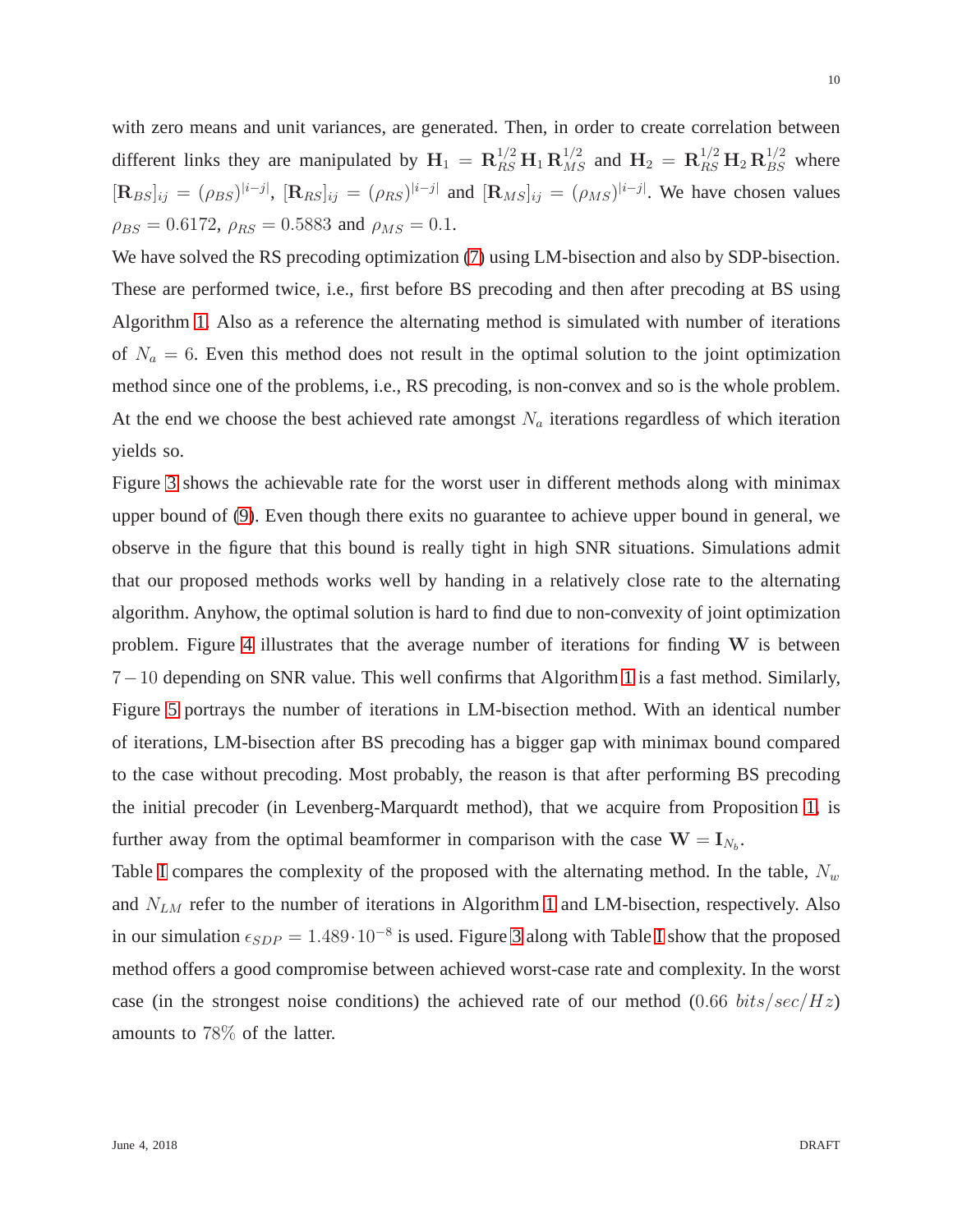#### V. CONCLUSION

<span id="page-10-5"></span>This paper proposes a novel non-alternating low-complexity method for joint optimization of BS-RS precoders design. To find the near-optimal beamformer of RS, the minimax upper bound is first found whose corresponding beamformer is then used as starting point of iterative Levenberg-Marquardt algorithm. The main idea of this algorithm as shown in [\[18\]](#page-11-8) is to avoid any convex solver after converting the original non-convex problem to a set of nonlinear equations. The solution always converges to a local optimum. Later a fast iterative method is presented to find a sub-optimal solution for BS precoder. Indeed, two subproblems are isolated at the expense of small loss of rate in comparison with alternating approach. Simulations show that Algorithm [1](#page-17-0) always converges fast.

## VI. ACKNOWLEDGEMENT

Authors would like to thank Dipl.-Ing. Gholamreza Alirezaei for his kind support and technical advice during this research.

#### **REFERENCES**

- <span id="page-10-1"></span><span id="page-10-0"></span>[1] M. Tao and R. Wang, "Linear precoding for multi-pair two-way MIMO relay systems with max-min fairness," *IEEE Transactions on Signal Processing*, vol. 60, no. 10, pp. 5361–5370, Oct. 2012.
- [2] V. Havary-Nassab, S. Shahbazpanahi, A. Grami, and Z.-Q. Luo, "Distributed beamforming for relay networks based on second-order statistics of the channel state information," *IEEE Transactions on Signal Processing*, vol. 56, no. 9, pp. 4306–4316, Sep. 2008.
- <span id="page-10-2"></span>[3] R. Vaze and R. Heath, "Optimal amplify and forward strategy for two-way relay channel with multiple relays," in *IEEE Information Theory Workshop on Networking and Information Theory, (ITW 2009)*, Jun. 2009, pp. 181–185.
- [4] V. Havary-Nassab, S. ShahbazPanahi, and A. Grami, "Optimal distributed beamforming for two-way relay networks," *IEEE Transactions on Signal Processing*, vol. 58, no. 3, pp. 1238 –1250, Mar. 2010.
- [5] Y. Jing and S. ShahbazPanahi, "Max–min optimal joint power control and distributed beamforming for two-way relay networks under per-node power constraints," *IEEE Transactions on Signal Processing*, vol. 60, no. 12, pp. 6576 –6589, Dec. 2012.
- <span id="page-10-3"></span>[6] W. Wang, S. Jin, and F. C. Zheng, "Maximin SNR beamforming strategies for two-way relay channels," *IEEE Communications Letters*, vol. 16, no. 7, pp. 1006 –1009, Jul. 2012.
- <span id="page-10-4"></span>[7] S. Shahbazpanahi and M. Dong, "A semi-closed-form solution to optimal distributed beamforming for two-way relay networks," *IEEE Transactions on Signal Processing*, vol. 60, no. 3, pp. 1511 –1516, Mar. 2012.
- [8] A. Schad and M. Pesavento, "Multiuser bi-directional communications in cooperative relay networks," in *4th IEEE International Workshop on Computational Advances in Multi-Sensor Adaptive Processing (CAMSAP)*, Dec. 2011, pp. 217–220.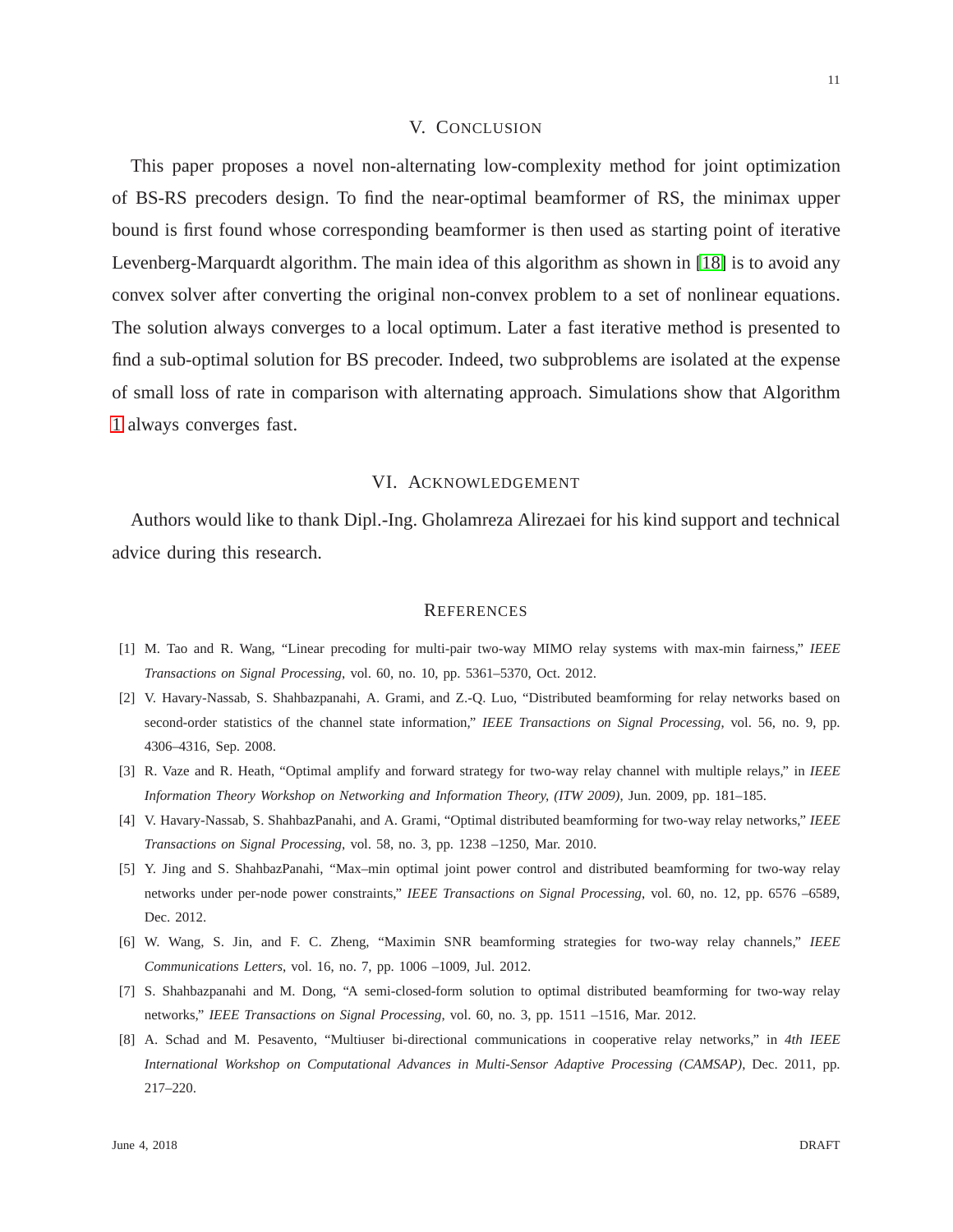- <span id="page-11-0"></span>[9] G. Bournaka, K. Cumanan, S. Lambotharan, and F. Lazarakis, "An iterative semidefinite and geometric programming technique for the SINR balancing in two-way relay network," in *IEEE Global Telecommunications Conference (GLOBECOM 2011)*, Dec. 2011.
- <span id="page-11-2"></span><span id="page-11-1"></span>[10] M. Chen and A. Yener, "Multiuser two-way relaying: detection and interference management strategies," *IEEE Transactions on Wireless Communications*, vol. 8, no. 8, Aug. 2009.
- <span id="page-11-3"></span>[11] J. Zhang, N. Bornhorst, F. Roemer, M. Haardt, and M. Pesavento, "Optimal and suboptimal beamforming for multi-operator two-way relaying with a MIMO amplify-and-forward relay," in *Int. ITG Workshop on Smart Antennas (WSA)*, Mar. 2012.
- <span id="page-11-4"></span>[12] A. Gershman, N. Sidiropoulos, S. Shahbazpanahi, M. Bengtsson, and B. Ottersten, "Convex optimization-based beamforming," *Signal Processing Magazine, IEEE*, vol. 27, no. 3, pp. 62 –75, May 2010.
- [13] H. Wan, W. Chen, and W. Xialoi, "Joint source and relay design for MIMO relaying broadcast channels," *Communications Letters, IEEE*, vol. 17, no. 2, pp. 345–348, Feb. 2013.
- <span id="page-11-7"></span>[14] R. Wang, M. Tao, and Y. Huang, "Linear precoding designs for amplify-and-forward multiuser two-way relay systems," *IEEE Transactions on Wireless Communications*, vol. 11, no. 12, pp. 4457 –4469, Dec. 2012.
- <span id="page-11-6"></span>[15] C. Sun, C. Yang, Y. Li, and B. Vucetic, "Transceiver design for multi-user multi-antenna two-way relay cellular systems," *Communications, IEEE Transactions on*, vol. 60, no. 10, pp. 2893–2903, Oct. 2012.
- [16] J. Zhang, F. Roemer, and M. Haardt, "Beamforming design for multi-user two-way relaying with MIMO amplify and forward relays," in *Acoustics, Speech and Signal Processing (ICASSP), 2011 IEEE International Conference on*, May 2011, pp. 2824–2827.
- <span id="page-11-8"></span><span id="page-11-5"></span>[17] S. Toh and D. T. M. Slock, "A linear beamforming scheme for multi-user MIMO af two-phase two-way relaying," in *Personal, Indoor and Mobile Radio Communications, 2009 IEEE 20th International Symposium on*, 2009, pp. 1003–1007.
- <span id="page-11-9"></span>[18] G. Dartmann, E. Zandi, and G. Ascheid, "A modified Levenberg-Marquardt method for the bidirectional relay channel," *submitted into IEEE Transactions on Vehicular Technology, available on http://arxiv.org/abs/1307.3121*, Jul. 2013.
- <span id="page-11-10"></span>[19] D. Palomar and Y. C. Eldar, *Convex optimization in signal processing and communications*. Cambridge University Press, Dec. 2009.
- <span id="page-11-11"></span>[20] M. Bengtsson and B. Ottersten, "Optimum and suboptimum transmit beamforming," in *Handbook of Antennas in Wireless Communications*. Boca Raton, USA: CRC Press, 2002.
- <span id="page-11-12"></span>[21] Z.-Q. Luo, W.-K. Ma, A. M.-C. So, Y. Ye, and S. Zhang, "Semidefinite relaxation of quadratic optimization problems," *IEEE Signal Processing Magazine, IEEE*, vol. 27, no. 3, pp. 20–34, May 2010.
- <span id="page-11-13"></span>[22] E. Karipidis, N. D. Sidiropoulos, and Z.-Q. Luo, "Quality of service and max–min fair transmit beamforming to multiple cochannel multicast groups," *IEEE Transactions on Signal Processing*, vol. 56, no. 3, pp. 1268–1279, March 2008.
- <span id="page-11-14"></span>[23] C. D. Meyer, *Matrix analysis and applied linear algebra*. Philadelphia, PA, USA: Society for Industrial and Applied Mathematics, 2000.
- <span id="page-11-15"></span>[24] D. N. C. Tse and P. Viswanath, *Fundamentals of wireless communication*. Cambridge University Press, 2005.
- <span id="page-11-16"></span>[25] R. Narasimhan, "Finite-SNR diversity-multiplexing tradeoff for correlated Rayleigh and Rician MIMO channels," *IEEE Transactions on Information Theory*, vol. 52, no. 9, pp. 3965–3979, Sep. 2006.
- [26] N. D. Sidiropoulos, T. N. Davidson, and Z.-Q. Luo, "Transmit beamforming for physical-layer multicasting," *IEEE Transactions on Signal Processing*, vol. 54, no. 6, pp. 2239–2251, Jun. 2006.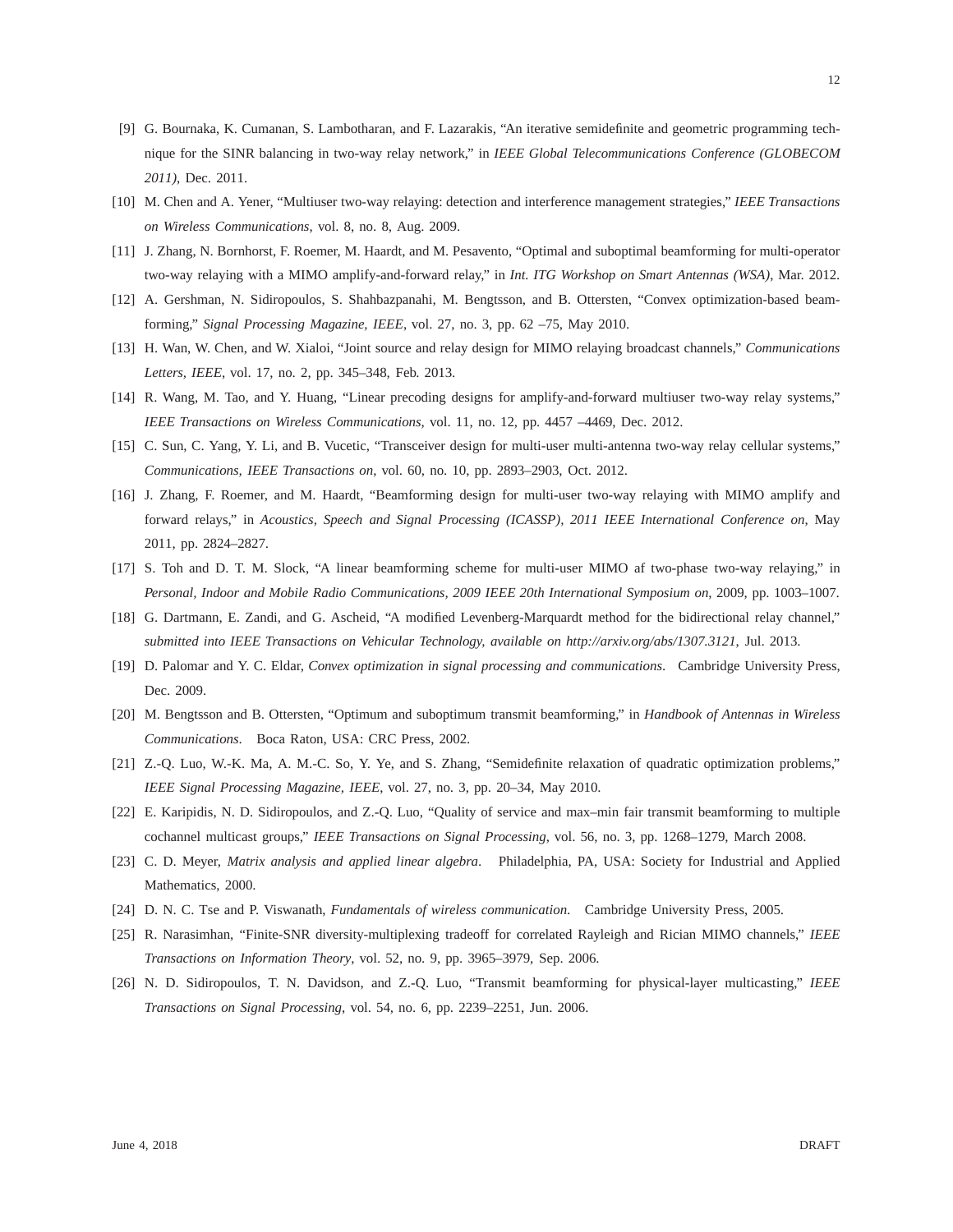

<span id="page-12-0"></span>Fig. 1. System setup of the considered network consisting of a multiple antenna BS, a multiple antenna bidirectional RS and multiple users.

<span id="page-12-1"></span>

| Method           | RS precoding                                                                      | BS precoding                                                                      | Total (for $N_r > N_b$ )                             |
|------------------|-----------------------------------------------------------------------------------|-----------------------------------------------------------------------------------|------------------------------------------------------|
| Alternating [26] | SDP-bisection:                                                                    | SDP-bisection:                                                                    | $N_a$ . $\mathcal{O}((N_r^2)^6) \times$              |
|                  | $\mathcal{O}((N_r^2)^6) \cdot \mathcal{O}(\sqrt{2N_b}N_r \log(1/\epsilon_{SDP}))$ | $\mathcal{O}((N_b^2)^6) \cdot \mathcal{O}(\sqrt{N_b} N_b \log(1/\epsilon_{SDP}))$ | $\mathcal{O}(\sqrt{2N_b}N_r \log(1/\epsilon_{SDP}))$ |
| Proposed         | LM-bisection $[18]$ :                                                             | Algorithm 1:                                                                      |                                                      |
|                  | $N_{LM}.{\cal O}((N_r^2)^3)$                                                      | $N_w.\mathcal{O}((N_r^2)^3)$                                                      | $(N_w + N_{LM}) \cdot \mathcal{O}((N_r^2)^3)$        |

TABLE I

COMPARISON OF THE COMPLEXITY OF THE PROPOSED ALGORITHM WITH ALTERNATING METHOD.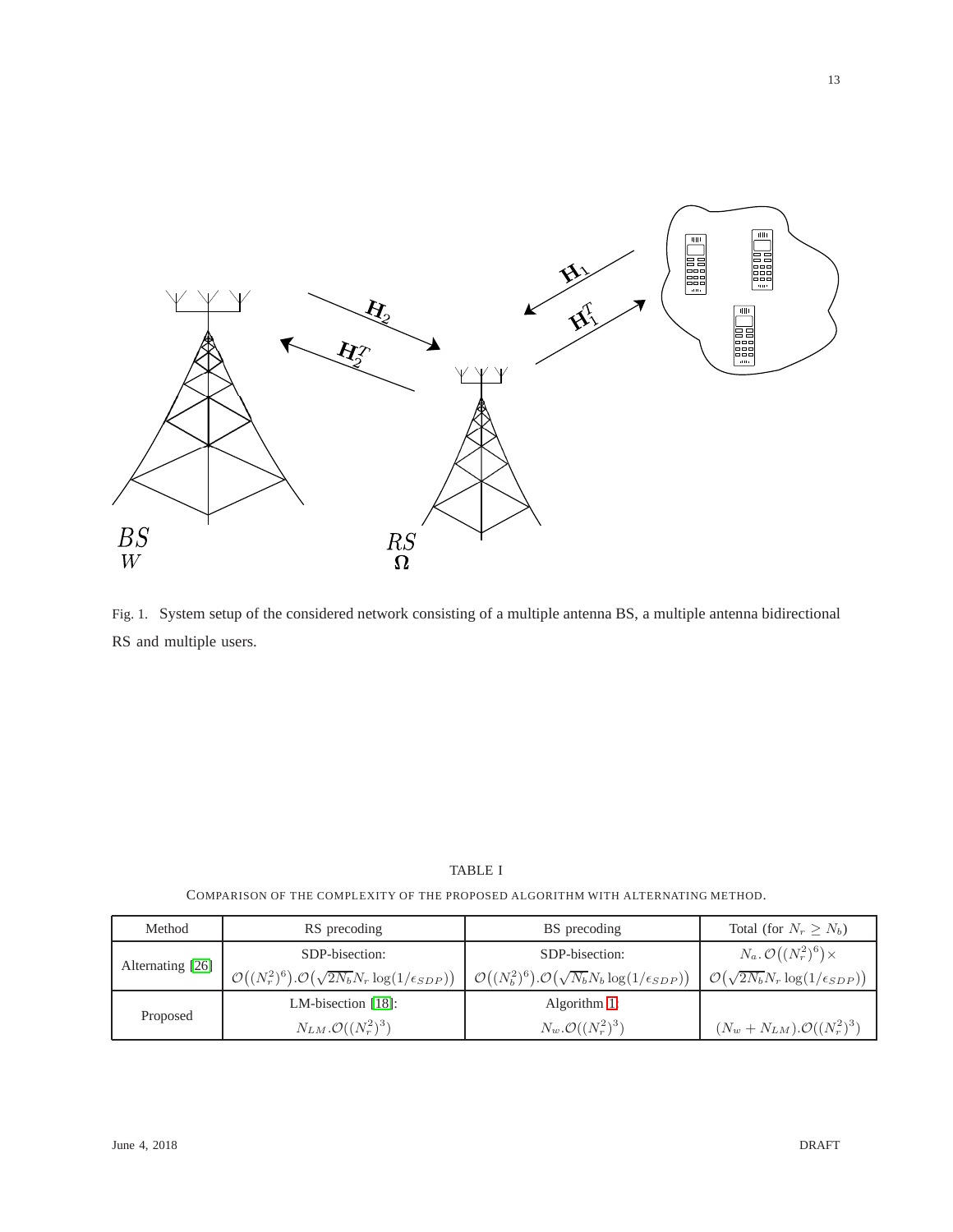

<span id="page-13-0"></span>Fig. 2. Maximum eigenvalue of matrix  $\tilde{P}_i^{-1}(l)Q_i(l)$  against different values of  $\lambda_{\max}(\mathbf{X}_i^{-1}(l)Q_i(l))$ . Note that both matrices are rank-1 and positive semidefinite.

14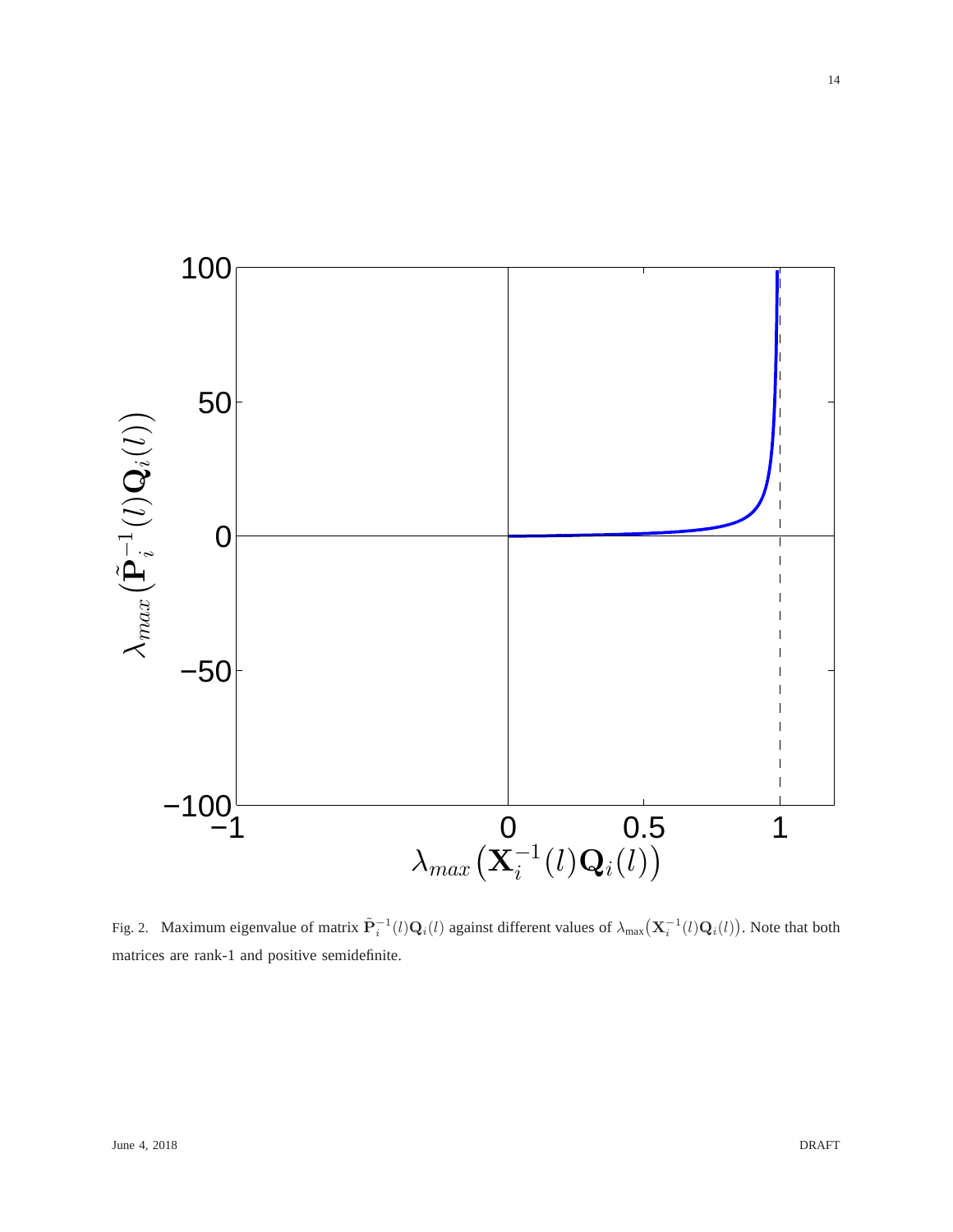

<span id="page-14-0"></span>Fig. 3. The minimum achievable rate amongst all downlink and uplink in different values of SNR.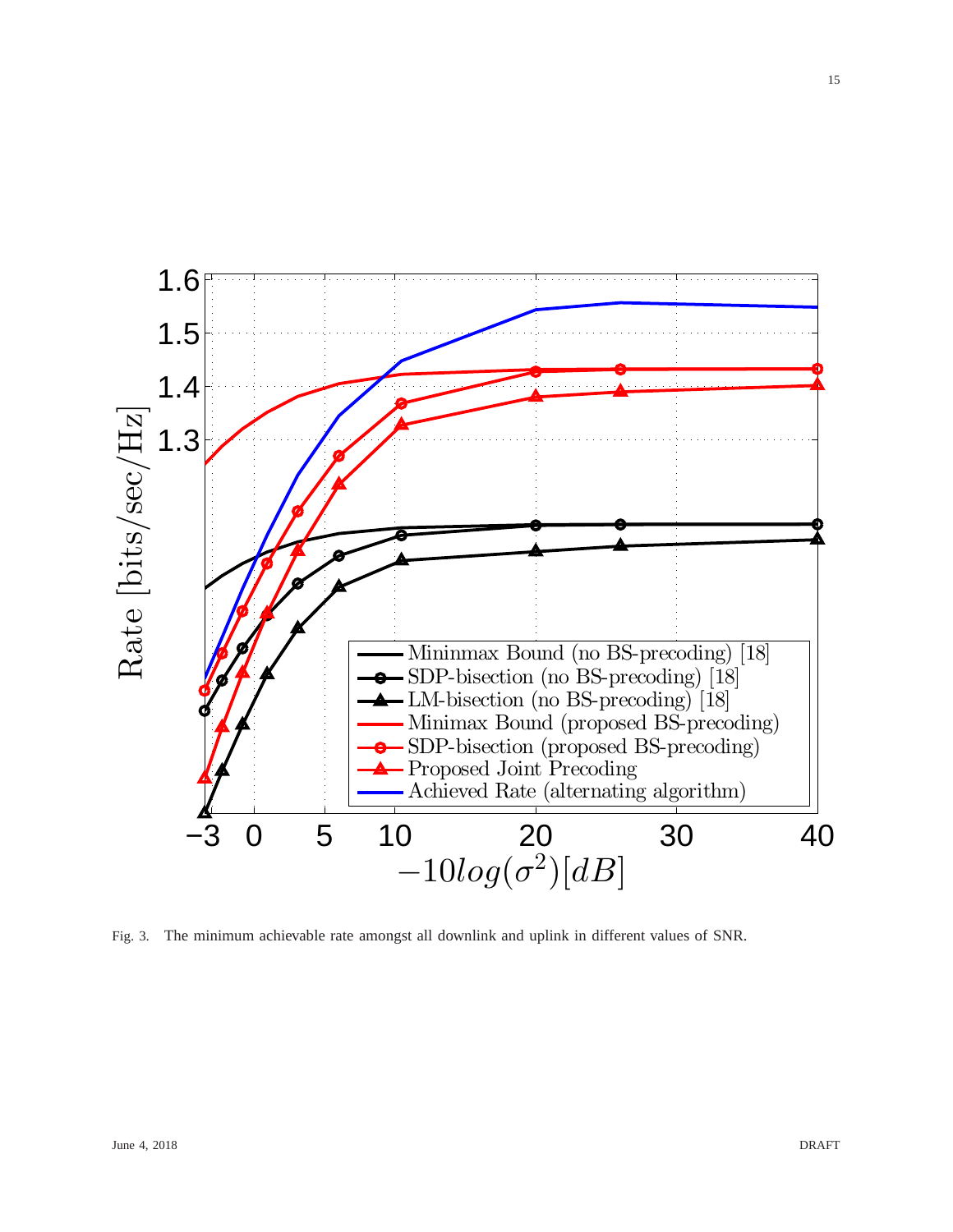

<span id="page-15-0"></span>Fig. 4. Number of iterations to find W using Algorithm [1](#page-17-0) in different values of SNR.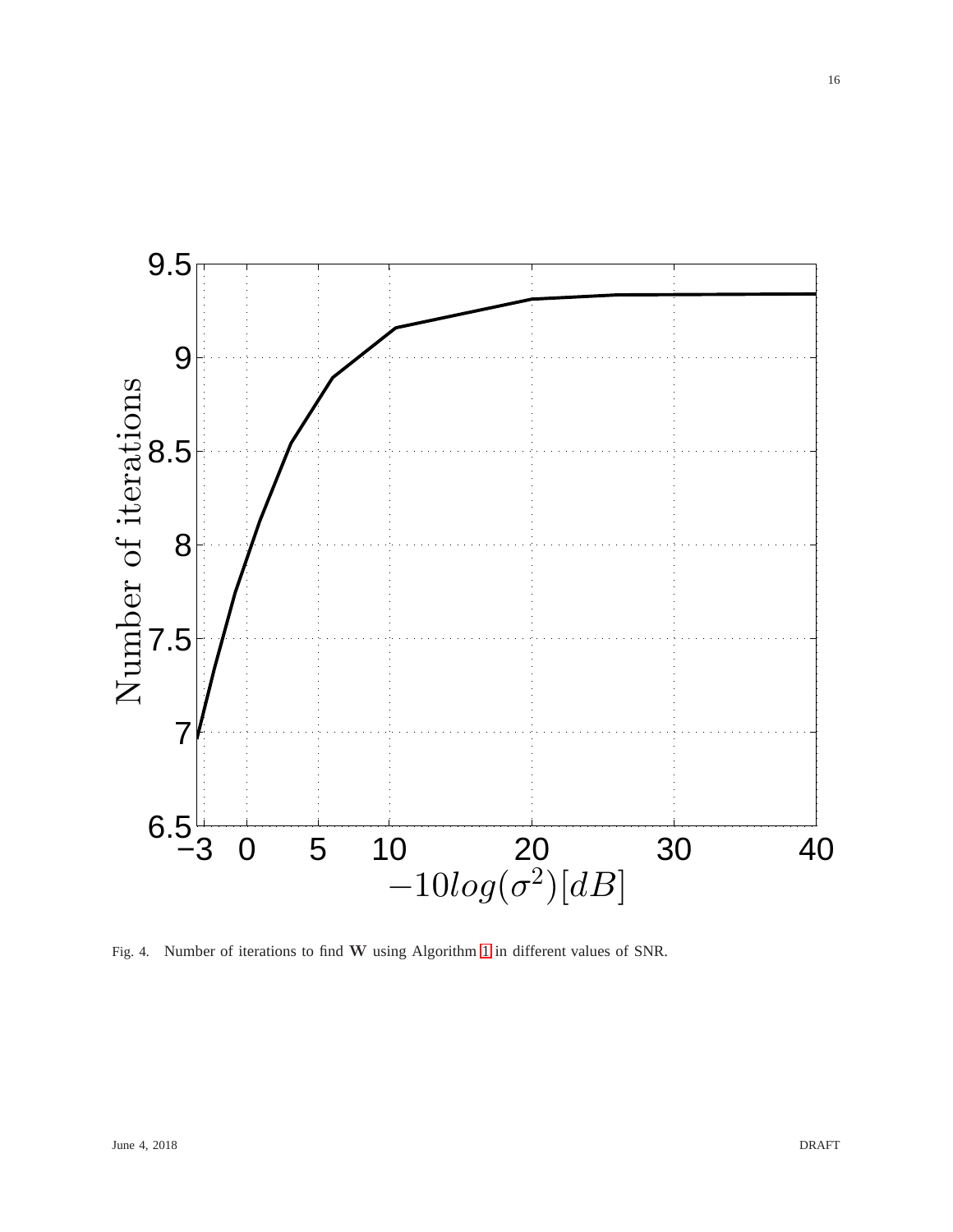

<span id="page-16-0"></span>Fig. 5. Total number of iterations in LM-bisection method versus SNR. Here the number of iterations is calculated by adding up number of iterations in each bisection step.